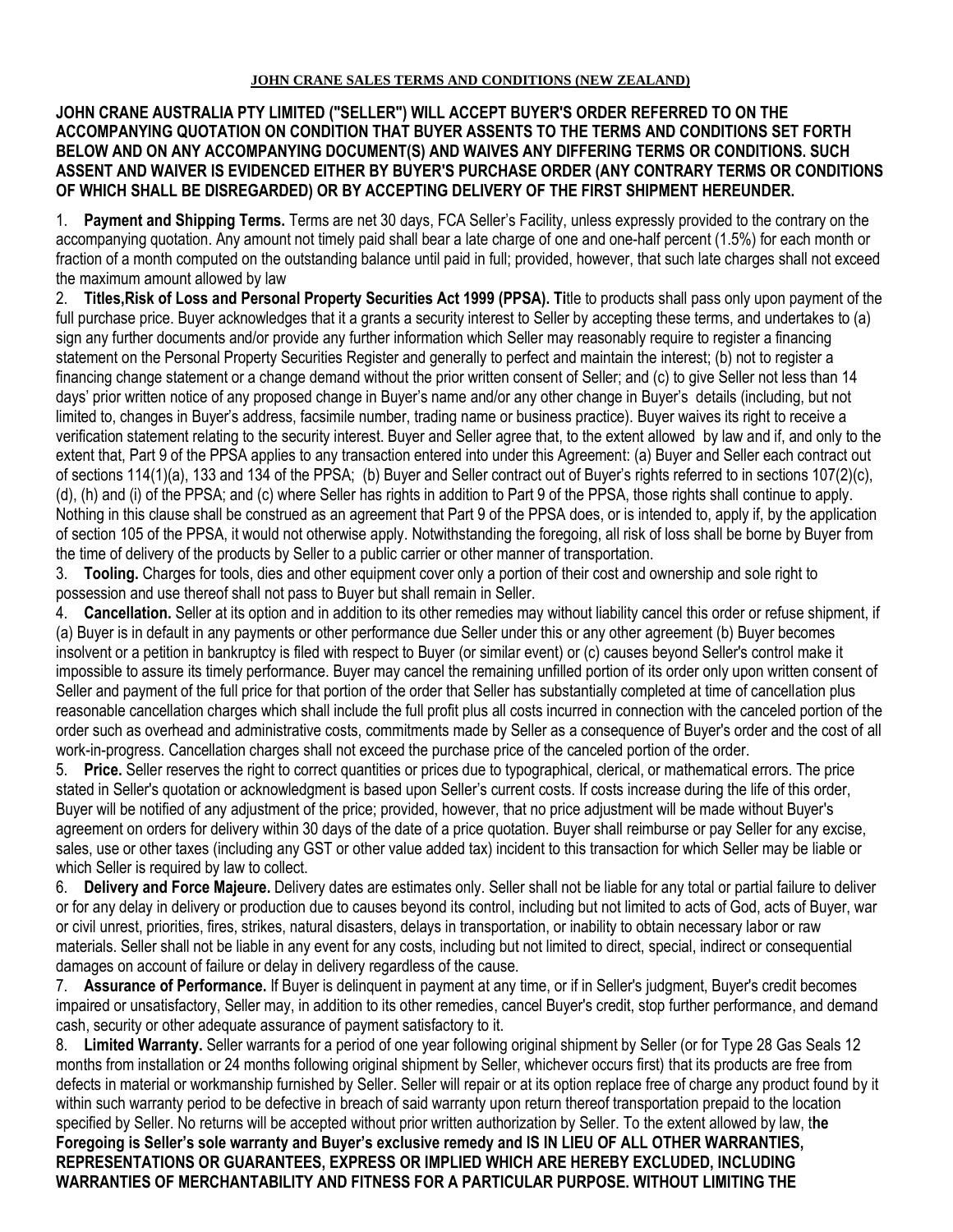### **JOHN CRANE SALES TERMS AND CONDITIONS (NEW ZEALAND)**

**FOREGOING, AND TO THE EXTENT ALLOWED BY LAW, IN NO EVENT SHALL SELLER BE LIABLE FOR LOSS OF USE OR PROFITS OR FOR ANY SPECIAL, INDIRECT, CONSEQUENTIAL, PUNITIVE OR OTHER DAMAGES OF ANY KIND, DAMAGES, OR FOR DEFECTS IN DESIGN OR ENGINEERING WHETHER PERFORMED BY IT OR BY OTHERS, OR FOR ANY AMOUNTS IN EXCESS OF SELLER'S NET PRICE OF THE PRODUCT IN QUESTION WHETHER SUCH AMOUNTS ARE CLAIMED TO RESULT FROM BREACH OF CONTRACT OR WARRANTY, NEGLIGENCE, STRICT LIABILITY OR OTHERWISE.** 

9. **Production Performance Estimates.** Any production or performance standards furnished by Buyer may depend on several variable factors, and as such no results or estimates are guaranteed.

10. **Compliance with Laws and Warnings.** In those instances in which Seller provides health or safety information, warning statements, and/or instructions in connection with the installation, use or maintenance, including preventive maintenance, of its products (and Seller assumes no obligation to do so), Buyer agrees to comply with all such information, warnings and instructions. Buyer further agrees to communicate all such information, warnings and instructions to its employees, agents and subcontractors, and to subsequent buyers and users of those products. Buyer will comply with all applicable laws. Buyer will indemnify and hold Seller harmless for Buyer's breach of these terms and conditions.

11. **Repairs: Job Lapping.** Seller shall have no liability whatsoever for spoilage or damage to any products, parts or stock furnished for lapping or repair. In addition to the specific exclusions in paragraph 8 above, Seller's liability shall be limited to cases of its negligence, and then only to the extent of cancellation of its charges for lapping or repairing the spoiled or damaged parts, products or stock.

12. **Confidentiality.** All technical and commercial information and ideas which Seller has supplied or shall supply Buyer, but excluding information in the public domain or properly in Buyer's possession in tangible form before receiving such information from Seller, ("confidential information") is proprietary to Seller and is disclosed to Buyer in confidence for the limited purpose of assisting Buyer in the evaluation or use of Seller's products. Buyer shall not without Seller's prior written consent, disclose or make available such confidential information to any other person or use such confidential information except for such limited purpose. All confidential information shall be returned to Seller on demand, and, in any event, when no longer needed by Buyer in connection with Seller's products. In addition to Seller's other remedies, Buyer agrees that any benefit or property derived by Buyer from any unauthorized use of confidential information shall be the sole and exclusive property of Seller.

13. **Shortages.** Claims for shortages must be made within five days after receipt of goods. All other claims must be made within 30 days of shipping date (except for warranty claims, which are governed by Paragraph 8 above).

14. **Patents.** Buyer will protect and indemnify Seller against all claims arising out of patents, designs, trade secrets, copyrights, or trade names with respect to products manufactured wholly or partially to Buyer's designs or specifications, including any costs, expenses, loss, attorneys' fees, settlement payments, or damages.

15. **Government Contracts.** If the items purchased hereunder are to be used in fulfilling a contract with any national government, Seller will comply with all mandatory provisions required by such government applicable to Seller, provided that Buyer gives Seller written notice of such provisions in sufficient time to permit compliance.

16. **Amendments and Survival.** No addition to, modification or revision of the terms and conditions contained herein shall be valid unless in writing, and signed by duly authorized representative of Seller. Sections 3, 4, 6, 8, 10, 11, 12, 14, 16, 17, 18, 19, 20 and 21 shall survive the expiration or termination of these terms and conditions.

## 17. **Governing Law and Severability.**.

18. The construction, validity and performance of this Agreement shall be governed by the laws of New Zealand. The parties to this Agreement irrevocably agree that the courts of New Zealand shall have non-exclusive jurisdiction over any claim or matter arising under or in connection with this Agreement and that accordingly any proceedings in respect of any such claim or matter shall be brought in such court. If any term or condition hereof is found to be illegal or unenforceable, the balance hereof shall remain in full force and effect. Both Seller and Buyer acknowledge and agree that the UN Convention on Contracts for the International Sale of Goods shall not apply to this order. **Code of Conduct.** Seller is committed to conducting its business ethically and lawfully. To that end the Seller, through its ultimate parent company, Smiths Group plc, maintains a Code of Corporate Responsibility and Business Ethics and mechanisms for reporting unethical or unlawful conduct. The Seller expects that the Buyer will also conduct its business ethically and lawfully. If the Buyer has cause to believe that the Seller or any employee or agent of the Seller has behaved unethically or unlawfully under, or in connection with, these terms and conditions, Buyer is encouraged to report such behavior to the Seller or to Smiths Group plc. Smiths Group plc's Code of Corporate Responsibility and Business Ethics and mechanisms for making such reports are available on [www.smiths-group.com.](http://www.smiths-group.com/)

19. **Export Regulations and Destination Control Statement.** If the commodities, technologies or software sold hereunder are exported from the country where Seller resides, they may only be done so in accordance with the laws and regulations of such jurisdiction, and any diversion contrary to such laws is prohibited. Buyer will not export any technical data, or commodities that are controlled by government regulations in violation thereof, and agrees to defend, indemnify and hold harmless Seller from and against any claim, loss, liability, expense or damage (including liens or legal fees) incurred by Seller with respect to any of Buyer's export or re-export activities contrary to applicable export and import controls.

20. **Intellectual Property.** Notwithstanding delivery of and the passing of title in any product, nothing in these terms and conditions shall have the effect of granting or transferring to, or vesting in, Buyer any intellectual property rights in or to any products.